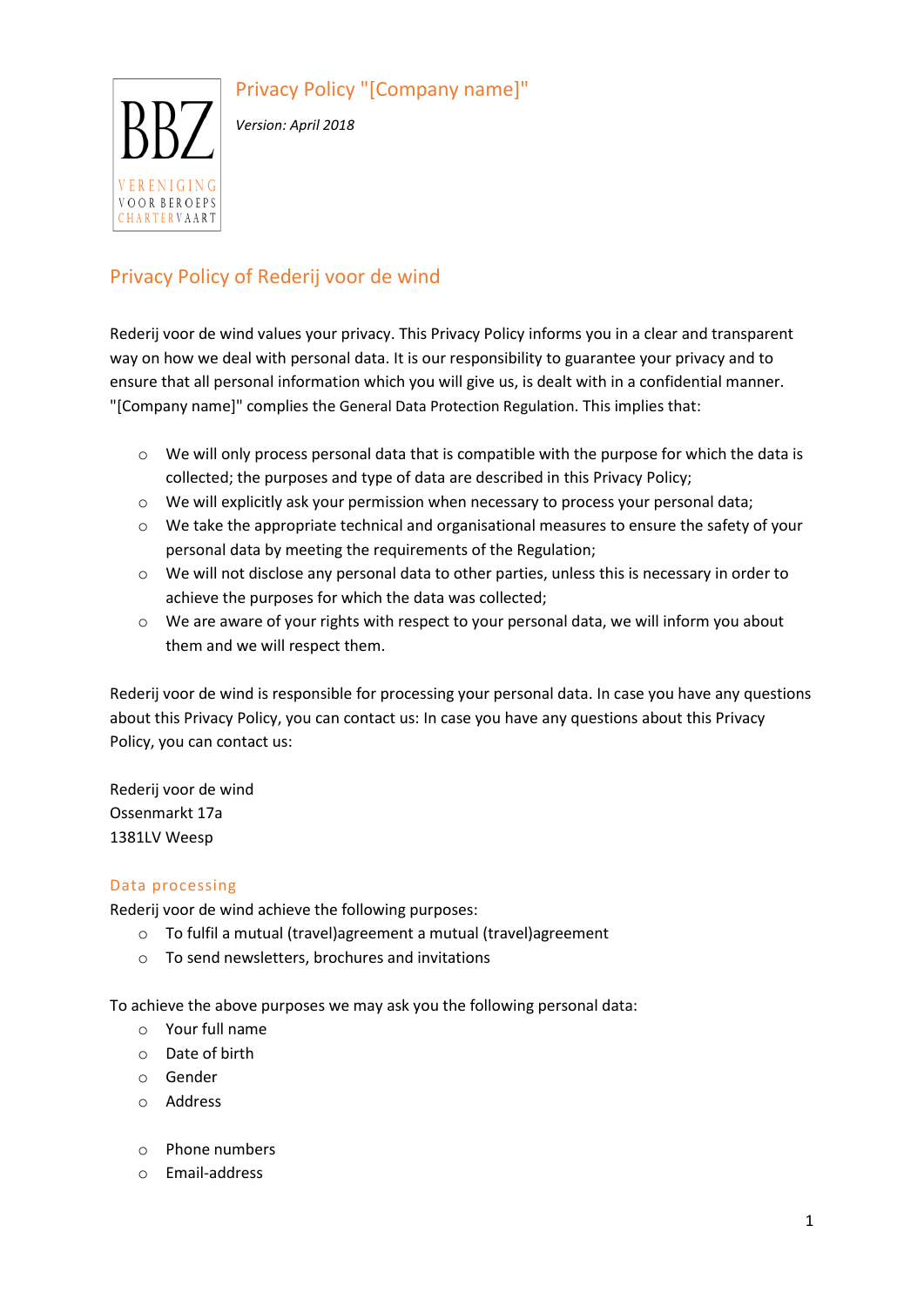# Privacy Policy "[Company name]"



*Version: April 2018*

o Company name

- o Chamber of Commerce number/VAT number
- o Length (in regard to bike size)
- o Diet-information (in case you have special wishes in regard to your diet)

## Third parties

We might submit your personal data to third parties in case this is necessary for the achievement of the purposes as described above.

We use third parties for:

- o For (parts) of the travel-arrangements you have booked;
- o For our internet environment;
- o Our financial administration;

We only transfer personal data to third parties with whom we have concluded a processing agreement. In this agreement we take all the necessary provisions to ensure the safety of your data. We will not transfer data to any other third party unless there is a legal obligation and permission. In case we need to share your personal data with another third party we will do so only with your written consent.

We do not transfer data to parties outside the European Union.

#### Minors

We only process personal data of minor (age younger than16) unless we have a written consent of a parent, guardian or legal representative.

#### Data retention period

Rederij voor de wind keeps your personal data no longer than necessary in order to achieve the purposes for which they were collected or than is legally required.

#### Data protection

We have taken appropriate technical and organisational measures to protect your personal data against unlawful processing. For example, we have taken the following precautions;

- $\circ$  Every person that is able to access your personal data on behalf of "[Company name]" under a strict duty of care.
- o We protect our computer systems with User-ID's and passwords;
- o We pseudonymise and encrypt personal data if necessary;
- o Online-bookings are made through a secured connection;
- $\circ$  IP-addresses are registered and temporarily saved, but they cannot be traced back to you;